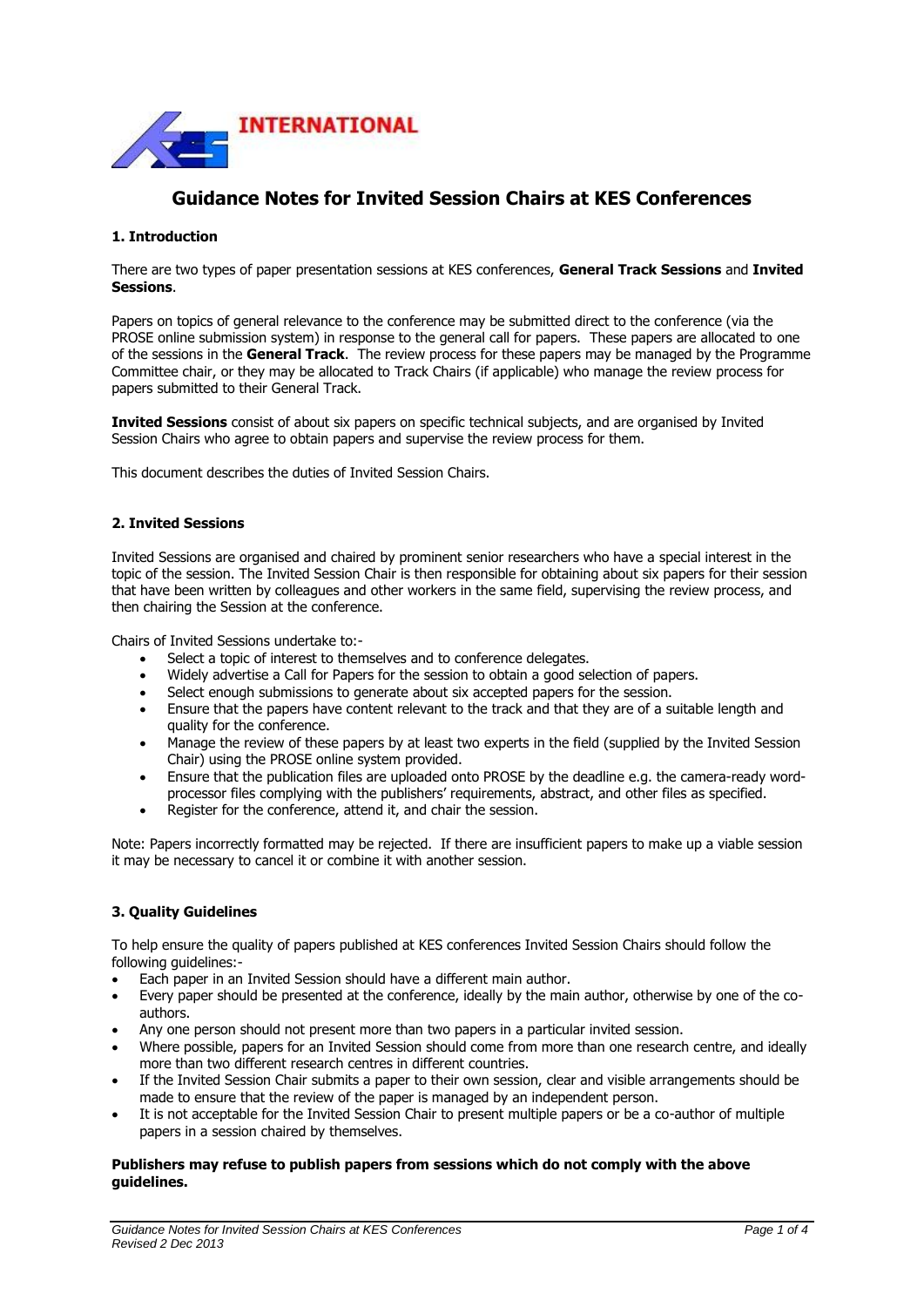## **4. Deadlines for Invited Sessions**

The deadline for Proposals for Invited Sessions is published on the conference web site. Invited Session Chairs may set their own deadlines for the receipt of papers etc. However, final papers (the publication files) must be uploaded by a deadline which is also published on the web site.

## **5. The PROSE Publication Review and Organisation Systems**

Submission and review of papers for Invited Sessions must be conducted using the PROSE software system. There are access points for PROSE provided on the conference web site. Details of PROSE are available on the web site (http://www.prosemanager.com) and there is a tutorial on the use of PROSE available at http://www.prosemanager.co.uk/Prose\_Chairs\_Notes.htm. Invited Session chairs are urged to work through this if they are not familiar with the use of PROSE.

Chairs should expect to receive automated email messages from PROSE about the submission of papers and the progress of the review process. The first email will contain the User Id and Password necessary to enter the system. Please note that this will be different to any other PROSE login details you might have, for example as a paper author.

#### **6. Paper Submission**

Papers for Invited Session must be submitted via the PROSE portal available on the conference web site. Authors, Reviewers and Invited Session chairs can log in here to access papers that have been submitted.

Please ask authors to ensure that they submit their papers to the Invited Sessions PROSE portal, as there is a different portal for General Track papers, and they must ensure that they submit to the correct portal.

When they submit a paper, an author will be presented with a drop-down box which has the Invited Sessions listed. They will be required to select the appropriate Invited Session. The paper will then be automatically allocated to the appropriate Invited Session Chair, who will receive an email notifying them that the paper is awaiting their attention.

# **7. Initial Paper Check**

Invited Session Chairs are requested to conduct a preliminary check on each paper as it arrives to ensure that it

- Is within the scope of the conference i.e. that it has appropriate technical content. Papers that are out of scope should be rejected.
- Complies with the publisher's formatting requirements.
- Approximately complies with the published length limit (Note that it may be necessary for the Conference Organisers to reject over-length papers, even if they have been accepted through the review process).

#### **8. Allocating Reviewers**

When a paper is submitted to an Invited Session the Chair will need to allocate two reviewers to it using PROSE. Invited Session Chairs are requested to provide their own reviewers; KES does not provide reviewers for Invited Sessions. The Invited Session Chair should add the reviewers' details to the PROSE Reviewers' Database, and when this has been done, the reviewers can be allocated to papers. Please do not use reviewers that are found on the database that have been added by other Invited Session Chairs unless you obtain permission first.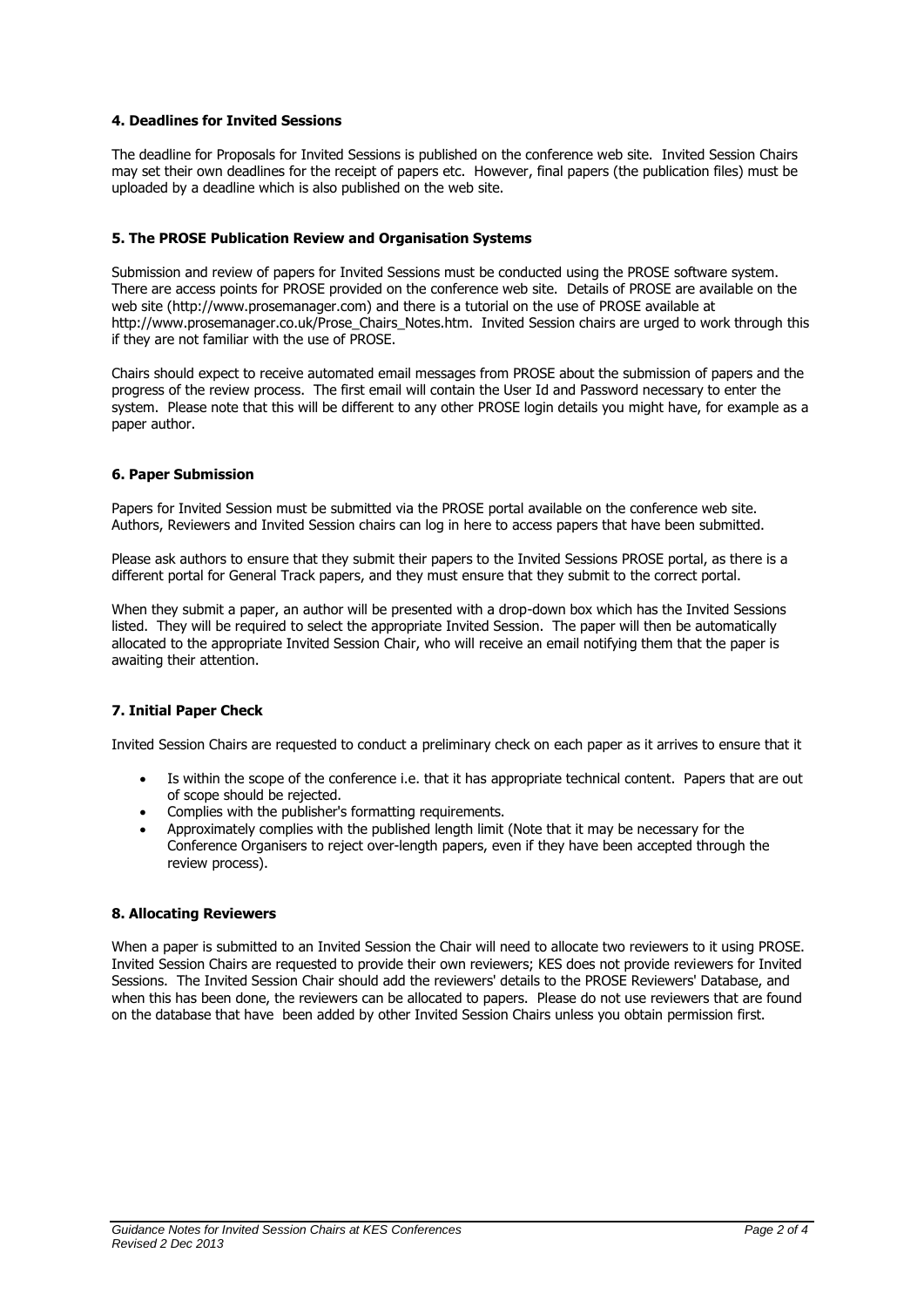#### **9. Making a Decision about Publication**

KES International takes the quality of papers presented at its conferences and published in its proceedings seriously. KES does not wish to increase or maintain the size of the conference by accepting sub-standard, inferior or seriously flawed papers. Equally, we do not wish to reject good papers just to maintain an arbitrary rejection/acceptance ratio.

All good papers should be accepted. Where papers have some flaws, but are capable of improvement, reviewers are requested to provide guidance in their reviews so that authors may bring their papers up to a satisfactory standard. Poor papers with little chance of reaching an adequate standard should be rejected.

Conference papers are often descriptions of work in progress, or part-completed investigations. It would not be expected that they would consider issues in such depth, or be as profound or complex as journal papers. However, they should be complete, satisfactorily presented and provide a reasonable depth of coverage of a subject.

#### **9.1 Principles for Acceptance of Papers**

KES International takes the quality of papers presented at its conferences and published in its proceedings seriously. KES does not wish to increase or maintain the size of the conference by accepting sub-standard, inferior or seriously flawed papers. Equally, we do not wish to reject good papers just to maintain an arbitrary rejection/acceptance ratio.

All good papers should be accepted. Where papers have some flaws, but are capable of improvement, reviewers are requested to provide guidance in their reviews so that authors may bring their papers up to a satisfactory standard. Poor papers with little chance of reaching an adequate standard should be rejected.

Conference papers are often descriptions of work in progress, or part-completed investigations. It would not be expected that they would consider issues in such depth, or be as profound or complex as journal papers. However, they should be complete, satisfactorily presented and provide a reasonable depth of coverage of a subject.

#### **9.2 Criteria for Acceptance**

The following criteria should be taken into account (both by reviewers and the Session Track Chairs) when a recommendation or decision is being made about whether a paper should be accepted. Note that the process is not intended to be formulaic and automatic. Rather, reviewers are asked to use their professional judgement based on these points and the above principles.

- Must have significant intelligent systems content
- Should describe the state of the art through a short introductory literature review
- Should make an identifiable (if small) contribution to knowledge
- Should be technically sound
- Newly presented theory should ideally be validated by experimental work
- Experimental work should be supported by suitable theory
- Must be well presented, in good English, without typos or errors
- Should contain conclusions that reflect on the work and draw on it